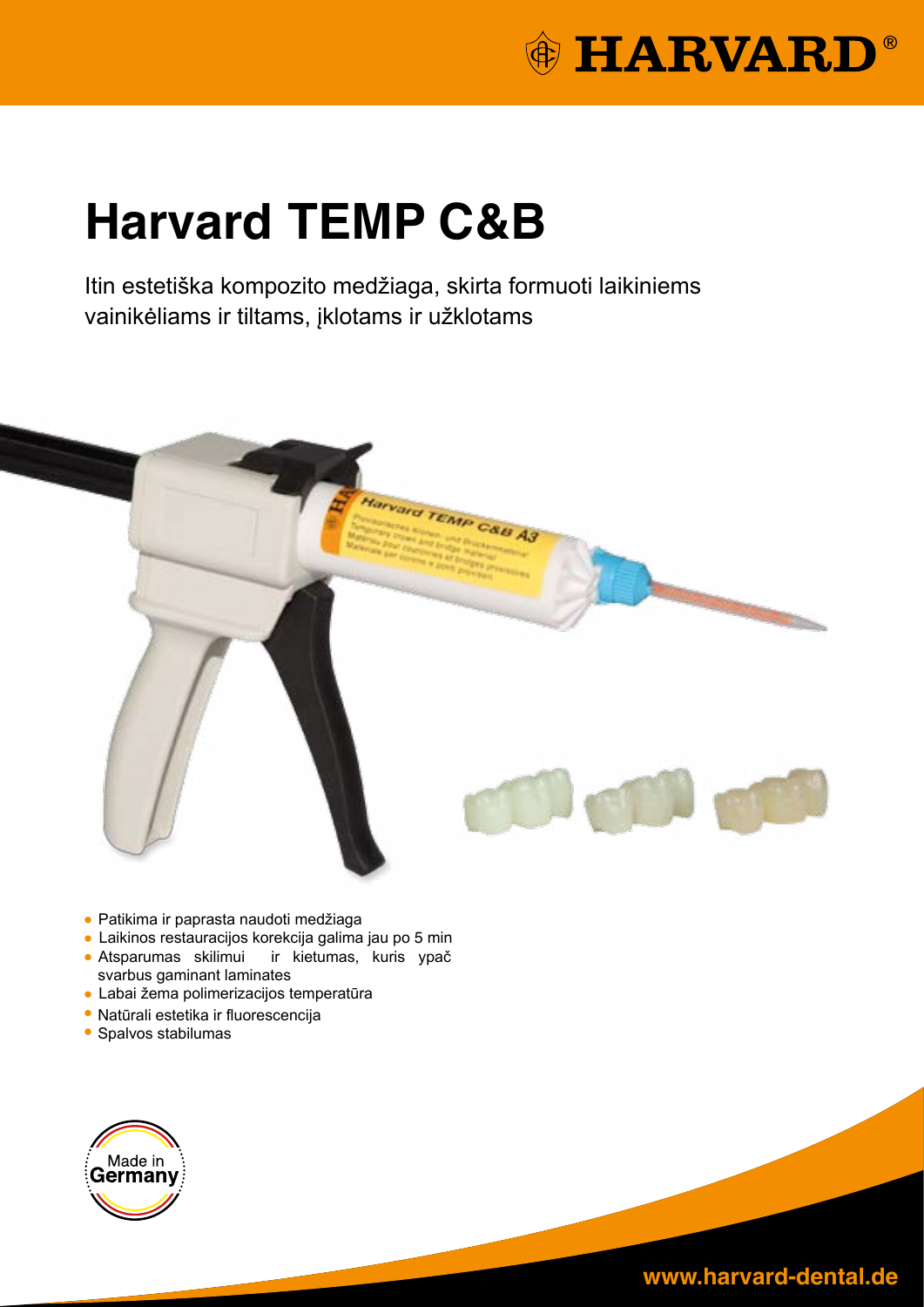# **Fizikinės savybės**





Atsparumas lenkimui\* Atsparumas tempimui\*



Temperatūros padidėjimas\* Elastingumo modulis\*

°C





Barkolio kietumas\*









Laikino vainikėlio Galutinis rezultatas

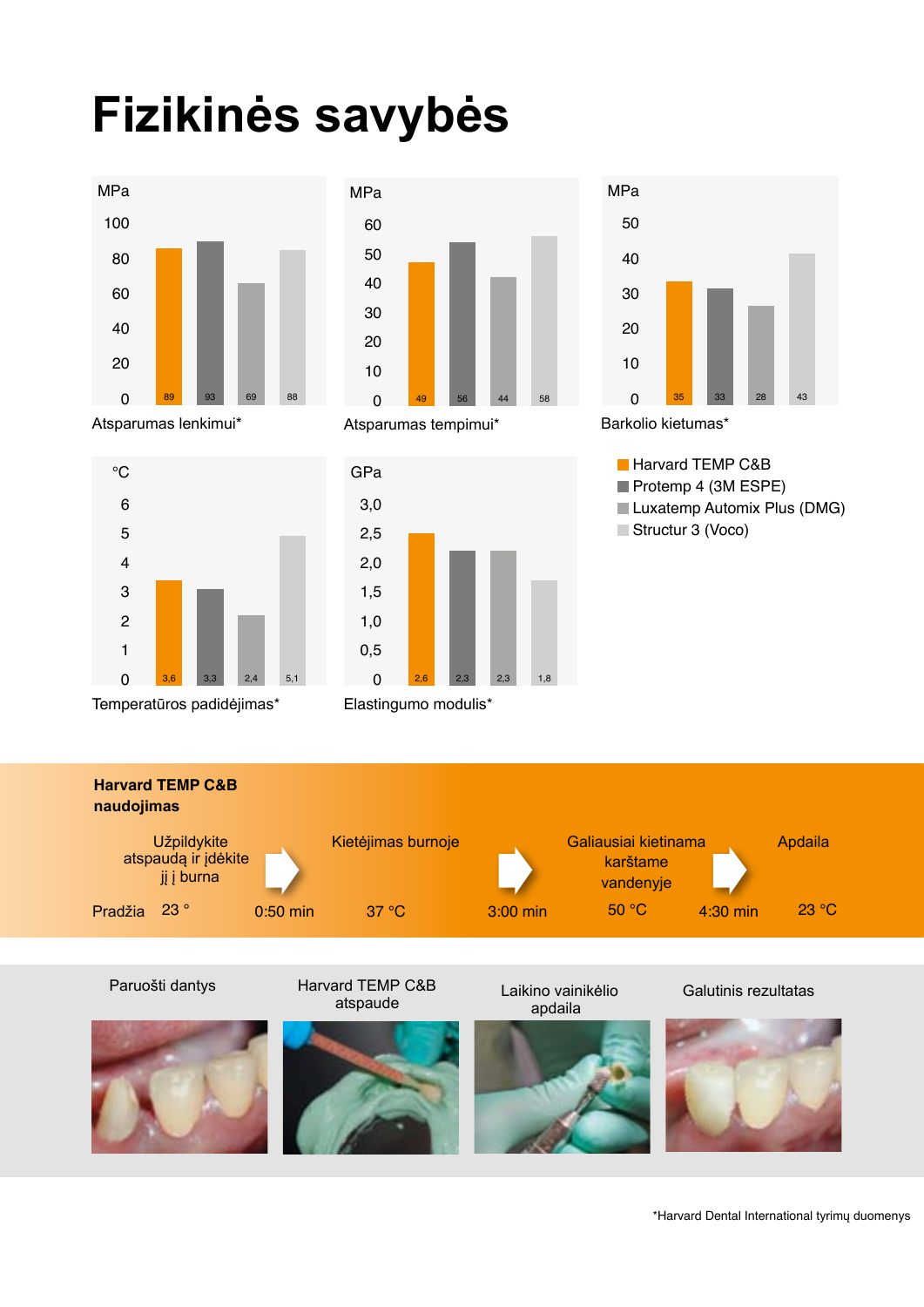# **Savybės** *ir privalumai*

Itin stiprus mechaninis atsparumas ir puikus elastingumas

- Puikiai tinka kelių vienetų tiltams
- Itin atsparus įtrūkimams, net jei naudojamas itin plonu sluoksniu, pvz., vainikėlių kraštams arba plonoms laminatėms

Be metilo metakrilato, žema polimerizacijos temperatūra • Neturi poveikio pulpai

Žemas polimerizacinis susitraukimas

Puikiai prisitaiko

Saugo nuo įbrėžimų, nekeičia spalvos Patvarios laikinos restauracijos

Natūralaus danties fluorescencinis efektas ir platus spalvų pasirinkimas

Laikina restauracija labai panaši į natūralų dantį

Automatinio maišymo kartridžas 10:1 Patikimas ir patogus naudojimas

 Optimali sudėtis Dėl atskirų kietėjimo fazių galimas paprastas ir lengvas naudojimas ir nuėmimas

### **Naudojimas, pataisos, cementavimas**

Jei norite gauti tobulai lygų, blizgantį ir sandarų paviršių, prieš cementuojant laikiną restauraciją siūlome naudoti **Harvard TEMP Glaze LC**. Šis šviesoje kietėjantis produktas greitai ir lengvai sukuria estetišką restauraciją ir yra alternatyva mechaniniam poliravimui.

Cementuojant laikinas restauracijas patartina naudoti laikiną cementą be eugenolio, pvz., **Harvard TEMP Cem**. Ant paruošto danties kulties nelieka cemento likučių. Jei norite gauti geresnį skaidrumą ir estetiškumą, rekomenduojame **Harvard Implant Semi-permanent** - dvejopo kietėjimo skaidrų cementą patikimai trumpalaikei fiksacijai.

Jei atkuriamo danties laikina restauracija skyla, dalys gali būti suklijuojamos **Harvard TEMP C&B.** Naudotiems laikiniems elementams rekomenduojame pašiurkštinti ir apdirbti paviršių prieš **Harvard TEMP C&B**

### **Harvard TEMP Glaze LC**

Glazūra laikiniems vainikėliams ir tiltams Aukščiausios estetikos ir blizgumo

- restauracijos be poliravimo
- **Idealiai tinka vainikėliams ir tiltams** estetinėse zonose

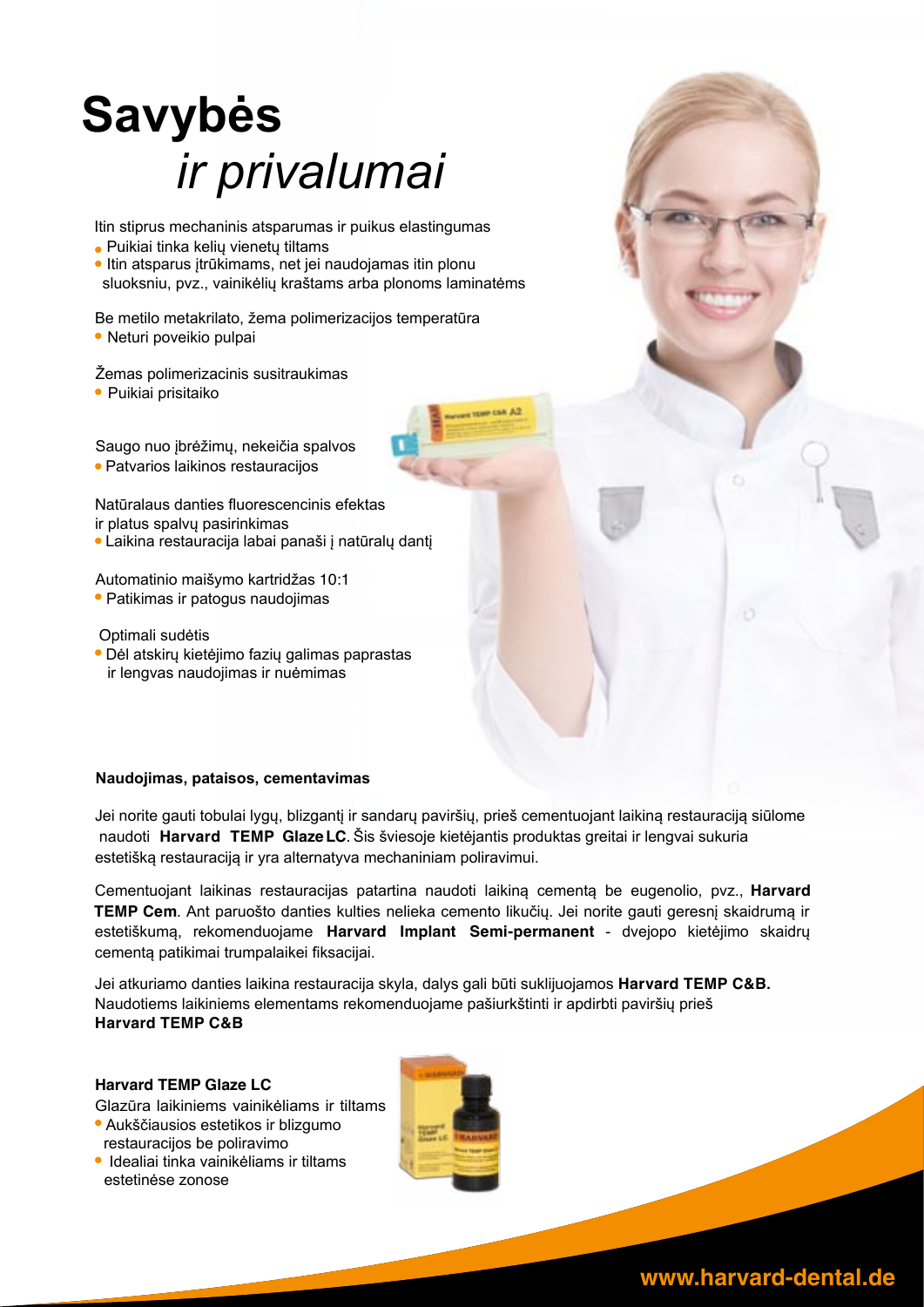Iš pacientų sulaukiu vis daugiau prašymų sukurti estetiškas laikinas restauracijas. Bendradarbiaudamas su pacientais, galiu

pagaminti individualias laikinas restauracijas ir patikrinti, kaip jos atrodo paciento burnoje. Šiuo atžvilgiu medžiaga iš "Harvard" yra **tobulas bekompromisis sprendimas!** Itin didelis galutinis medžiagos kietumas garantuoja netgi labai plonų restauracijų tvirtumą. Naudodami šviesoje kietėjantį "Harvard TEMP Glaze LC", galite praleisti poliravimo etapą ir sutaupyti labai daug laiko.

G. Arnold, dantų technikas, "Superior dentluxe", Miunchenas

### **Techniniai duomenys**

Laikinų vainikėlių ir tiltų medžiaga, pasižyminti fluorescenciniu efektu, sudėtyje turinti multifunkcinių metakrilatų (be metilo metakrilatų)

| Maišymo duomenys    | Maišymo santykis            | 10:1       |         |
|---------------------|-----------------------------|------------|---------|
|                     | (Bazė/Katalizatorius)       |            |         |
| Techniniai duomenys | Darbinis laikas, esant 23°C | $0:50$ min |         |
|                     | D krašto kietumas           | 75         |         |
|                     | Barkolio kietumas           | 35         |         |
|                     | Atsparumas lenkimui         | 89         | MPa     |
|                     | Atpsarumas spaudimui        |            | 365 MPa |
|                     | Atsparumas tempimui         | 49         | MPa     |
|                     | Elastingumo modulis         | 2,6        | GPa     |

### **Prekės Užsakymo nr.**

HARVARD' Over 120 Years ver l<sub>zu</sub>. in the Service of Dentistry

### **Harvard TEMP C&B**  50 ml automatinio maišymo kartridžas 10:1, 10 maišymo antgaliukų Spalva A1 7081651 SpalvaA2 7081652 Spalva A3 7081653 Spalva A3.5 7081654 Skaidri spalva 7081650 Harvard Auto 4:1 / 10:1 S-Blue, papildymas su 50 angaliukų Harvard automatinio maišymo dispenseris 4:1 / 10:1 7095000 **Harvard TEMP Glaze LC**  30 ml buteliukas 7081730



**Prekių ženklas ir kokybė nuo1892** www.harvard-dental.de

Harvard Dental International GmbH Margaretenstr. 2 - 4, 15366 Hoppegarten, Deutschland Tel: + 49 (0) 30/99 28 978-0 Fax: + 49 (0) 30/99 28 978-19 info@harvard-dental.de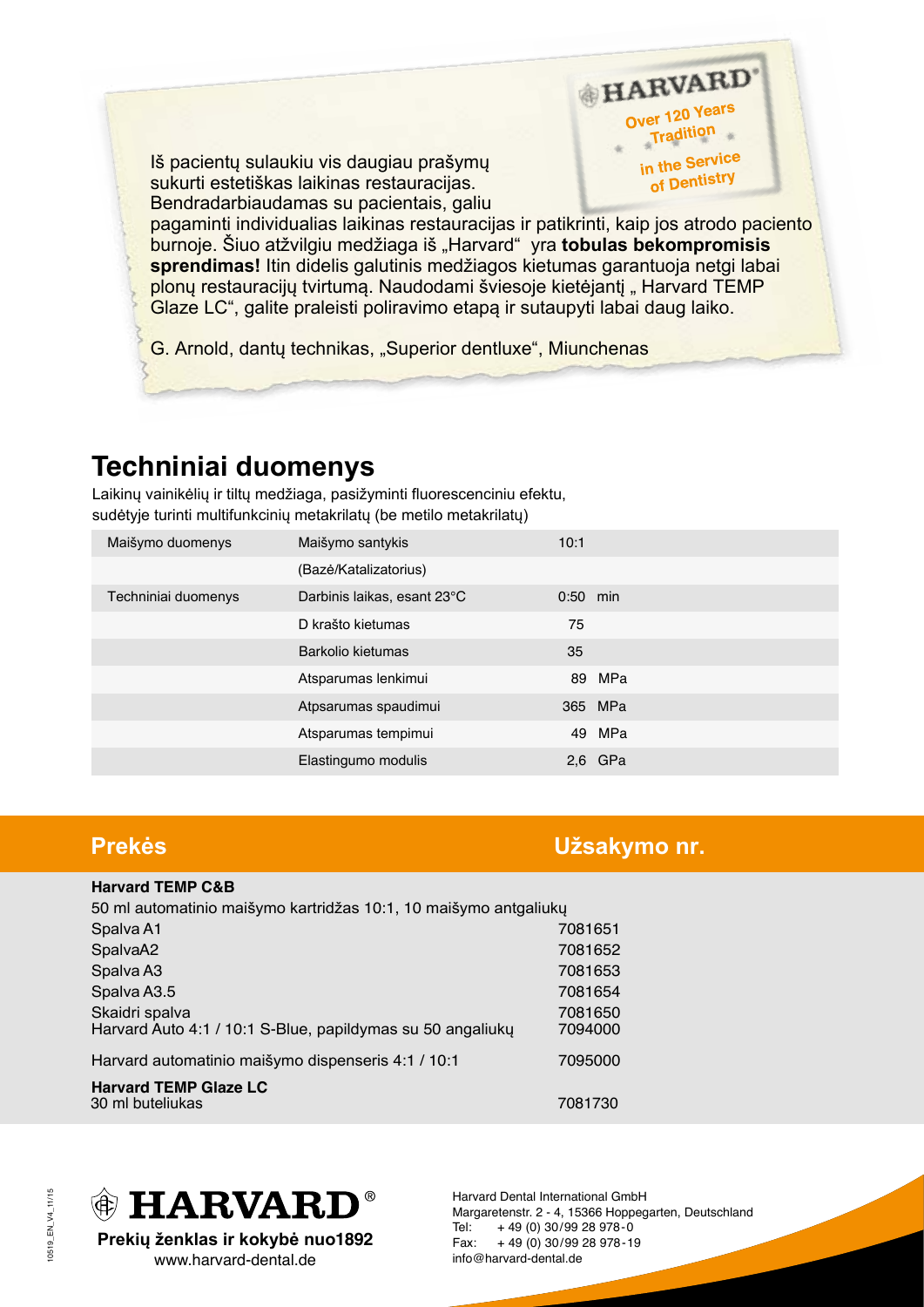

# **Harvard TEMP C&B**

Highly esthetic composite material for fabrication of provisional crowns and bridges, inlays, onlays and veneers



- Reliable and easy to use
- Final processing after 5 min
- High fracture resistance and hardness especially for veneers
- Very low polymerization temperature
- Natural esthetics and fluorescence
- High color stability

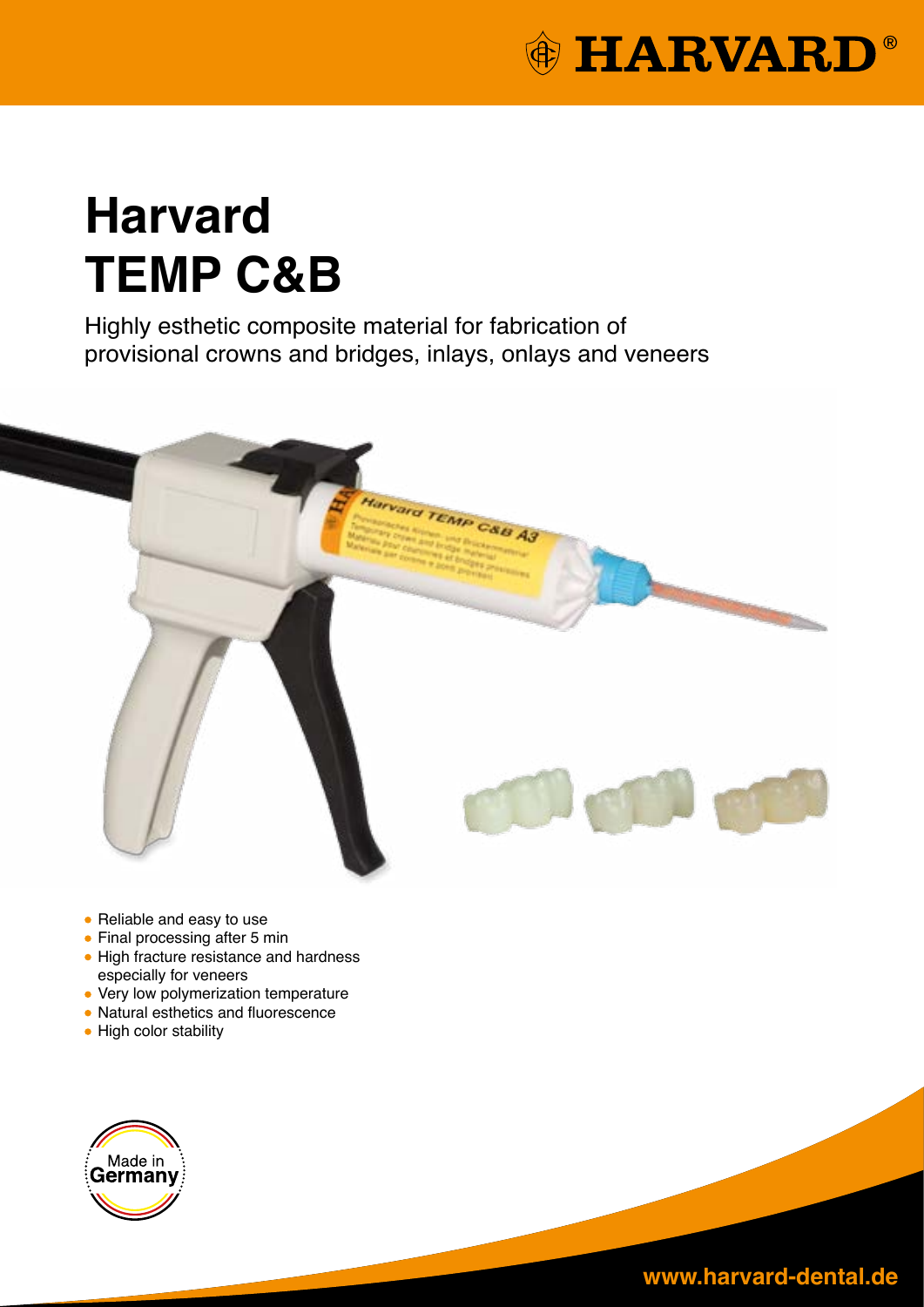# **Physical properties**



°C



Diamentral Tensile Strength\*



Elasticity Modulus\*

Harvard TEMP C&B in the impression





**Harvard TEMP C&B Timing and Application** Start 23 ° 0:50 min 37 °C 3:00 min 50 °C 4:30 min Curing in mouth 50 °C Complete curing in hot water 23 ° Fill the impression and position it in mouth



Finishing

the provisional crown Final result



23 °C

Preparation



\* Internal data by Harvard Dental International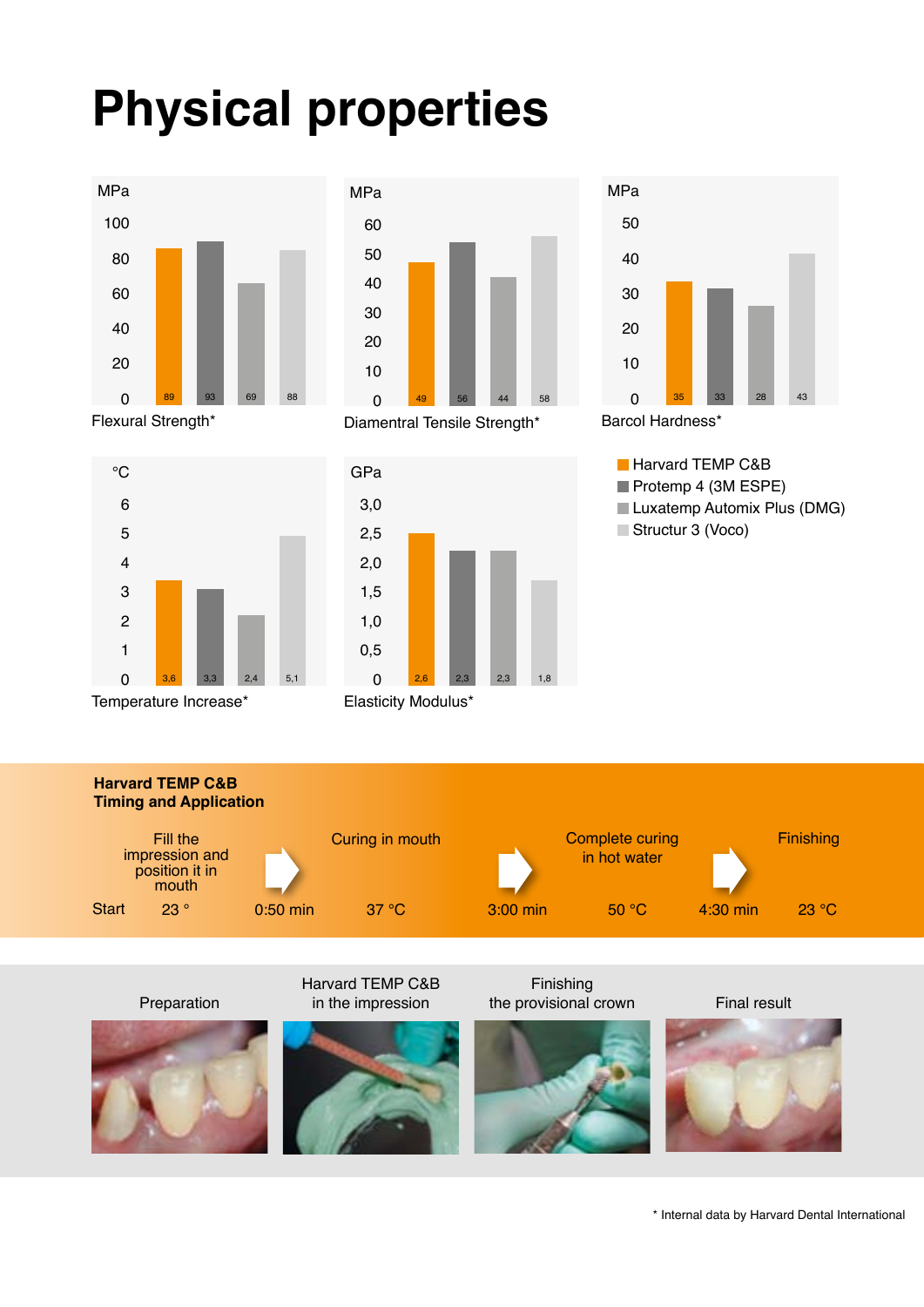# **Properties** *and advantages*

Very high mechanical resistance with excellent elasticity

- Especially for long stable bridge spans
- High fracture resistance even in very thin layers such as edges of crowns or thin veeners

Methyl methacrylate-free, low polymerization temperature

• Gentle to the pulp

Low polymerization shrinkage

**• Excellent fit** 

High abrasion resistance without discoloration

• Durable provisionals

Natural fluorescence and wide shade selection

• Resembles natural tooth

Automix cartridge 10:1 • Reliable and convenient

 Optimal composition • Separate and defined curing phases provide convenient handling for easy removal

### **Application, Repair, Luting**

For the perfect glaze and sealing of fabricated temporaries we recommend applying **Harvard TEMP Glaze LC** before luting. This light cured varnish provides a quick, easy and esthetically superb alternative to mechanical polishing.

For luting of temporaries, the use of a non-eugenol temporary luting cement, e.g. **Harvard TEMP Cem,** is recommended. No residue remains on the prepared dental core. If higher translucency and esthetics are desired, we recommend, **Harvard Implant Semi-permanent,** a dual-curing translucent luting cement also for long-term provisional fixation.

In the unlikely event of breakage, the parts can be glued together by applying **Harvard TEMP C&B** on to the broken surfaces. For used temporaries, we recommend roughening and preparing of undercuts before the application of **Harvard TEMP C&B** on the surfaces.

### **Harvard TEMP Glaze LC**

Varnish for temporary crowns and bridges

- Highly esthetic and shiny surface without polishing
- Ideal for crowns and bridges in the visible area

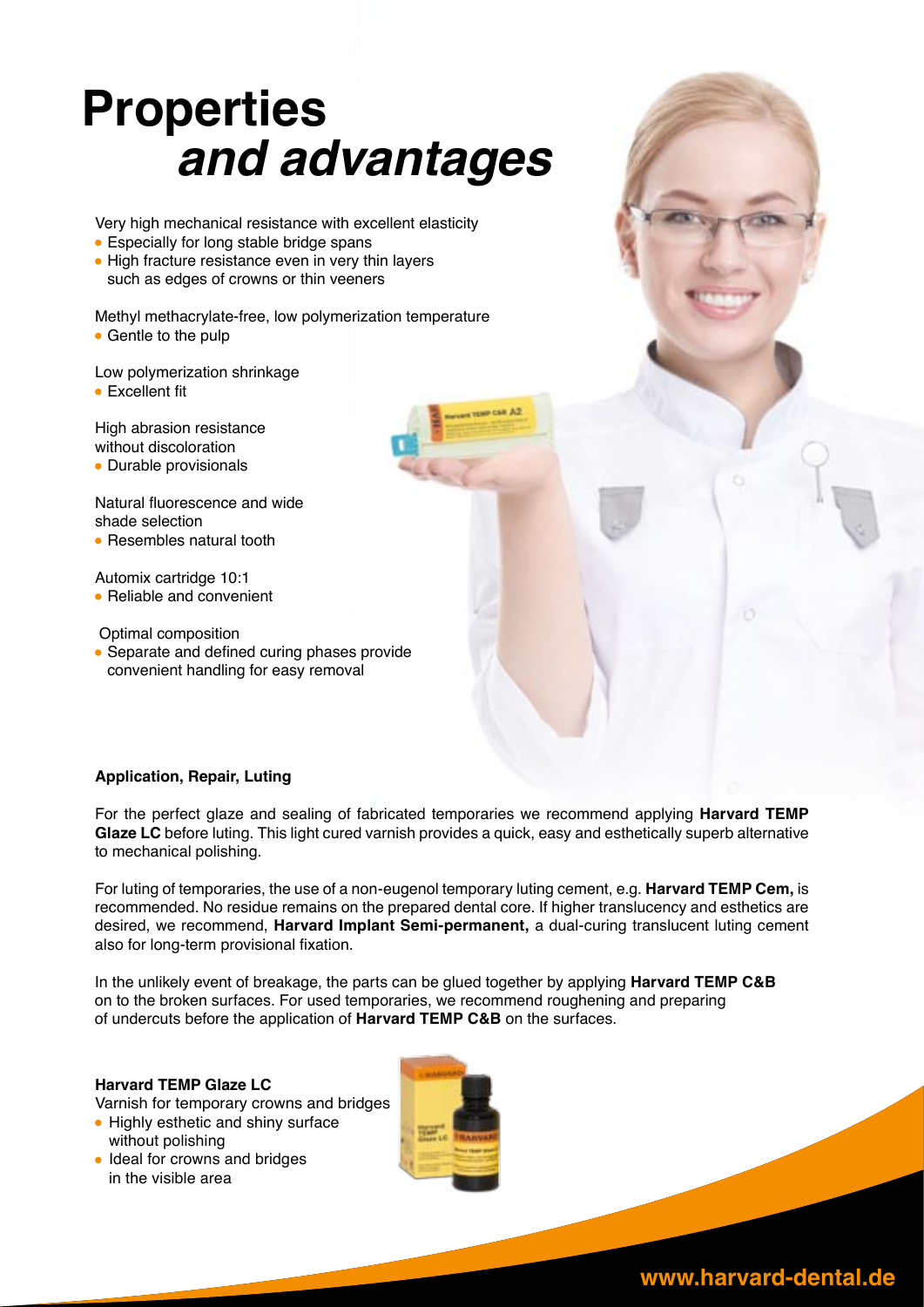There is an ever increasing demand from patients for esthetic temporary dental solutions. Through the innovative cooperation between dentists and patients I am able to personally prepare each temporary and see it placed in the mouth of the patient. In this regard the temporary crown

and bridge material from Havard is **the perfect compromise-free solution!** The high final hardness of the material guarantees stability even in very thin veeners! By the use of the light curing varnish Harvard TEMP Glaze LC, one can skip the polishing step and save a lot of time. G. Arnold, Dental Technician, Superior Dentluxe, Munich

HARVARD' Over 120 Years ar 120 : Tradition in the Service of Dentistry

## **Technical Data**

Temporary crown and bridge material, with improved fluorescence based on multifunctional methacrylates (free of methyl methacrylate).

| Mixing data           | Mixing ratio               | 10:1       |
|-----------------------|----------------------------|------------|
|                       | (Base/Catalyst)            |            |
| <b>Technical Data</b> | Working time at 23°C       | $0:50$ min |
|                       | Shore-D-hardness           | 75         |
|                       | Barcol-hardness            | 35         |
|                       | Flexural strength          | 89 MPa     |
|                       | Compressive strength       | 365 MPa    |
|                       | Diametral tensile strength | 49 MPa     |
|                       | <b>Elasticity Modulus</b>  | $2,6$ GPa  |

## **Article Order no.**

| <b>Harvard TEMP C&amp;B</b>                             |         |
|---------------------------------------------------------|---------|
| 50 ml automix cartridge ratio 10:1, 10 mixing tips      |         |
| Shade A1                                                | 7081651 |
| Shade A <sub>2</sub>                                    | 7081652 |
| Shade A <sub>3</sub>                                    | 7081653 |
| Shade A3.5                                              | 7081654 |
| Shade Bleach                                            | 7081650 |
| Harvard Auto 4:1 / 10:1 S-Blue, refill bag with 50 pcs. | 7094000 |
| Harvard Dispenser Automix 4:1 / 10:1                    | 7095000 |
| <b>Harvard TEMP Glaze LC</b>                            |         |
| 30 ml bottle                                            | 7081730 |



www.harvard-dental.de

Harvard Dental International GmbH Margaretenstr. 2 - 4, 15366 Hoppegarten, Deutschland Tel: + 49 (0) 30/99 28 978-0 Fax: + 49 (0) 30/99 28 978-19 info@harvard-dental.de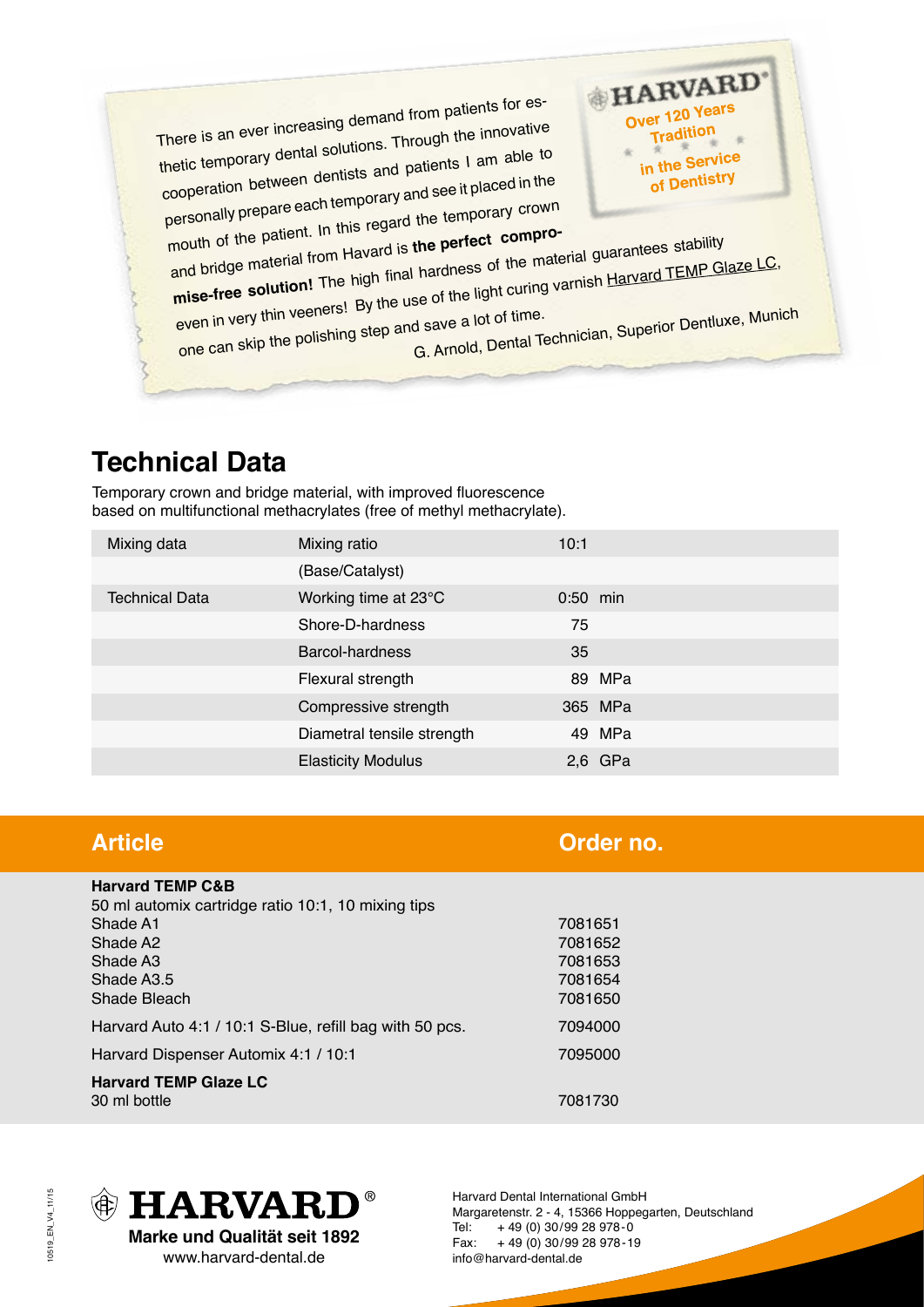| Margaretenstr. 2-4 |  |  |  |  |
|--------------------|--|--|--|--|
| 15366 Hoppegarten  |  |  |  |  |
|                    |  |  |  |  |

Germany

Tel: +49 (0) 30/99 28 978-0 Fax: +49 (0) 30/99 28 978-19 info@harvard-dental-international.de www.harvard-dental-international.de

- Stenkitės vengti sąlyčio su oda, gleivine ir akimis!
- Po sąlyčio su oda reikia kruopščiai nuplauti vandeniu ir muilu!
- Po sąlyčio su akimis būtina nedelsiant plauti dideliu vandens kiekiu ir pasitarti su gydytoju!
- Jautriems pacientams dėl "Harvard TEMP C&B" gali prasidėti jautrinimo reakcijos. Atsiradus alerginėms reakcijoms būtina nedelsiant nutraukti "Harvard TEMP C&B" naudojimą.

"Harvard TEMP C&B" draudžiama naudoti pacientams, kurie yra alergiški akrilatams.

Nenaudokite produkto pasibaigus jo galiojimo laikui! Produkto nelaikykite aukštesnėje nei 20 ℃ temperat ūroje!  $3 - 4.5$  min<br>From 4.5 min trimming / polishing at 23  $C$  / 73  $F$ 

### Į**sp**÷**jamosios nuorodos**

| <b><sup>俞</sup> HARVARD<sup>®</sup></b>     | "Harvard TEMP C&B"                                                                                                                                                                                                                                                                                                                                                                      |                                                         |                                                                                                                                                                                                                                                                                                                                                                                                                                              |           |                                                                                       | <b>Harvard TEMP C&amp;B</b>                                                                                                                                                                                                                                                                                                                                                                                                                                                                                                                                                                                                                                                                                                                                                          |                                                                                   |     |
|---------------------------------------------|-----------------------------------------------------------------------------------------------------------------------------------------------------------------------------------------------------------------------------------------------------------------------------------------------------------------------------------------------------------------------------------------|---------------------------------------------------------|----------------------------------------------------------------------------------------------------------------------------------------------------------------------------------------------------------------------------------------------------------------------------------------------------------------------------------------------------------------------------------------------------------------------------------------------|-----------|---------------------------------------------------------------------------------------|--------------------------------------------------------------------------------------------------------------------------------------------------------------------------------------------------------------------------------------------------------------------------------------------------------------------------------------------------------------------------------------------------------------------------------------------------------------------------------------------------------------------------------------------------------------------------------------------------------------------------------------------------------------------------------------------------------------------------------------------------------------------------------------|-----------------------------------------------------------------------------------|-----|
|                                             | Laikinoji vainikėlių<br>ir tiltinių protezų medžiaga<br>10:1                                                                                                                                                                                                                                                                                                                            |                                                         | Naudojimo instrukcija                                                                                                                                                                                                                                                                                                                                                                                                                        | <b>LT</b> | 10:1                                                                                  | <b>Temporary crown</b><br>and bridge material                                                                                                                                                                                                                                                                                                                                                                                                                                                                                                                                                                                                                                                                                                                                        | Instructions for use                                                              | EN. |
|                                             | burnoje.                                                                                                                                                                                                                                                                                                                                                                                |                                                         |                                                                                                                                                                                                                                                                                                                                                                                                                                              |           |                                                                                       | "Harvard TEMP C&B" yra savaime susimaišanti, pastos pavidalo ir metakrilato pagrindu Harvard Temp C&B is a composite material paste, ready-to-use in double-chamber<br>pagaminta kompozito medžiaga kartridžuose. Ji naudojama laikiniems vainikėliams, cartridge and based on methacrylates. It allows the confection of temporary crowns<br>tiltiniams protezams, <i>iklotams ir laminatems formuoti</i> ; galima dirbti tiesiogiai paciento and bridges, inlays, onlays and veneers, also directly on the patient.                                                                                                                                                                                                                                                                |                                                                                   |     |
| Made in Germany                             | Galutinai sukietėjusi medžiaga tampa labai kieta ir elastinga, todėl ji yra puikiai pritaikyta suitable for confecting multiple bridges. Cured material demonstrates a very good<br>gaminti didelius tiltinius protezus. Sukietėjusi medžiaga yra labai stabili; apie tai galima stability, especially at the thin edges of the crowns.<br>spręsti iš labai plonų vainikėlio kraštelių. |                                                         |                                                                                                                                                                                                                                                                                                                                                                                                                                              |           | Thanks to its high final hardness and to its elasticity, the material is particularly |                                                                                                                                                                                                                                                                                                                                                                                                                                                                                                                                                                                                                                                                                                                                                                                      |                                                                                   |     |
|                                             | "Harvard TEMP C&B" sudėtyje nėra metilmetakrilatų. Medžiaga sukietėja žemesnėje nei under 40 °C / 104 °F.<br>40 °C temperat ūroje.                                                                                                                                                                                                                                                      |                                                         |                                                                                                                                                                                                                                                                                                                                                                                                                                              |           | Harvard TEMP C&B is free of methyl methacrylate. Its curing temperature stands        |                                                                                                                                                                                                                                                                                                                                                                                                                                                                                                                                                                                                                                                                                                                                                                                      |                                                                                   |     |
|                                             | natūralią danties fluorescenciją.                                                                                                                                                                                                                                                                                                                                                       |                                                         | nusidėvi, išsiskiria mažu polimerizaciniu susitraukimu ir yra puikiai pritaikomas. Ši<br>medžiaga atrodo estetiškai, ją galima optimaliai nupoliruoti, nekeičia spalvos ir atkartoja color stability and natural fluorescence.                                                                                                                                                                                                               |           |                                                                                       | After seating of the provisory, prepared teeth are protected against extern attacks and<br>Pagamintas laikinasis elementas saugo preparuotus dantis nuo išorinio poveikio ir išlaiko occlusion is maintained. The cured provisory shows very good values of flexural<br>reikiamą sąkandį. Sukietėjęs laikinasis elementas yra labai atsparus lenkimui, mažai strength and abrasion resistance, a low polymerization shrinkage and a high fitting<br>accuracy. It is also characterized by a good cosmetic result, an optimal polishing, high                                                                                                                                                                                                                                         |                                                                                   |     |
| $\mathsf{CE}_{\mathsf{0482}}$               | sumaišyta medžiaga ir šviesoje kietėjančiais kompozitais.                                                                                                                                                                                                                                                                                                                               |                                                         | klaidas galima lengvai pašalinti, nes jau sukietėjusi medžiaga lengvai sukimba su naujai light-curing composites.                                                                                                                                                                                                                                                                                                                            |           |                                                                                       | Failures by confecting the provisory with Harvard TEMP C&B can be easily corrected,<br>Jei naudojant "Harvard TEMP C&B" buvo suformuotas netinkamas laikinasis elementas, inasmuch as already hardened material aggregates freshly extruded material and                                                                                                                                                                                                                                                                                                                                                                                                                                                                                                                             |                                                                                   |     |
|                                             | <b>Sudėtis</b>                                                                                                                                                                                                                                                                                                                                                                          |                                                         | Nesotieji esteriai, daugiafunkciai akrilatai ir metakrilatai, malonilkarbamido dariniai.                                                                                                                                                                                                                                                                                                                                                     |           | <b>Composition</b><br>malonyl urea.                                                   | Unsaturated esters, multifunctional methacrylates, multifunctional acrylates and                                                                                                                                                                                                                                                                                                                                                                                                                                                                                                                                                                                                                                                                                                     |                                                                                   |     |
|                                             | Kontraindikacijos                                                                                                                                                                                                                                                                                                                                                                       |                                                         | Nenaudokite pacientams, kurie yra alergiški "Harvard TEMP C&B" sudedamosioms dalims.                                                                                                                                                                                                                                                                                                                                                         |           | <b>Contra indication</b><br>TEMP C&B.                                                 | Do not use with patients who show an allergy to any of the ingredients of Harvard                                                                                                                                                                                                                                                                                                                                                                                                                                                                                                                                                                                                                                                                                                    |                                                                                   |     |
|                                             | Darbas su medžiaga<br>Paruošimas formuoti<br>1.                                                                                                                                                                                                                                                                                                                                         |                                                         |                                                                                                                                                                                                                                                                                                                                                                                                                                              |           | Processing                                                                            |                                                                                                                                                                                                                                                                                                                                                                                                                                                                                                                                                                                                                                                                                                                                                                                      |                                                                                   |     |
|                                             | išpjauti tarpdančių vietas.                                                                                                                                                                                                                                                                                                                                                             |                                                         | Naudojant silikoninę atspaudinę masę arba alginatus atspaudžiamas dantų 1.<br>anatominis atspaudas. Kad laikinasis elementas būtų stabilesnis, atspaude reikia                                                                                                                                                                                                                                                                               |           |                                                                                       | Preparation of the situation impression<br>Confect a situation impression using either impression materials from addition<br>cross-linked silicones, or alginates.<br>For a better stability of the provisory, carve out or cut out the interdental areas.                                                                                                                                                                                                                                                                                                                                                                                                                                                                                                                           |                                                                                   |     |
|                                             | Kartridžo paruošimas<br>2.<br>Ant "Harvard TEMP C&B" kasetės uždėkite dozatorių.<br>Pastaba.<br>Užtepimas<br>3.                                                                                                                                                                                                                                                                         |                                                         | Nuimkite kartridžo dangtelį, jį išmeskite ir uždėkite pridėtą maišymo kaniulę 10:1.<br>Prieš naudojant reikia išspausti maždaug žirnio dydžio medžiagos<br>kiekį ir jį išmesti, kad medžiaga tinkamai susimaišytų. Panaudojus<br>maišymo kaniulę, ji ant kartridžo lieka kaip dangtelis.                                                                                                                                                     |           | 2.                                                                                    | Preparation of the cartridge<br>Remove the cap of the Harvard TEMP C&B cartridge and throw it away. Replace<br>it by the 10:1 mixing cannula. Turn the cannula 90° until it locks in position.<br>Load the Dispenser (application gun) with the cartridge.<br>Remark: discard the first 2-3 mm of the extruded material. This must be done<br>before each new mix. The used cannula plays the role of the cap until<br>the next mix.                                                                                                                                                                                                                                                                                                                                                 |                                                                                   |     |
|                                             | nesusidarytų oro pūslelių.<br>3.2 Atspaudą įdėkite į burną tinkamoje padėtyje.<br>sekundžių (darbo su medžiaga laikas).<br>3-4 minutėms.<br>Tuomet laikinasis elementas dar turėtų būti plastiškas.                                                                                                                                                                                     |                                                         | 3.1 Anatominio atspaudo reikiamas vietas pripildykite "Harvard TEMP C&B". Tepkite<br>lengvai spausdami. Maišymo kaniulė turi būti visada panardinta į medžiagą, kad 3.<br>3.1 ir 3.2 punktuose aprašytiems darbams atlikti galima skirti daugiausiai 50<br>3.3 "Harvard TEMP C&B" kartu su anatominiu atspaudu nuo burnoje esančių dantų                                                                                                     |           |                                                                                       | Application<br>3.1 Load the situation impression with Harvard TEMP C&B to the appropriate<br>positions. Extrusion occurs by slight pressure of the gun trigger. Plunge the<br>mixing cannula into the material, in order to avoid the formation of air bubbles.<br>3.2 Place the impression in the mouth.<br>Steps 3.1 and 3.2 must be done within 50 seconds (working time).<br>nuimamas per 1-2 minutes nuo idejimo. Sukietejus ant modelio, nuimama prabegus 3.3 After 1-2 minutes of setting time in the mouth, remove Harvard TEMP C&B<br>together with the situation impression. In case of setting using a model, remove<br>after 3-4 minutes.                                                                                                                                |                                                                                   |     |
|                                             | Kietinimas ir tolesnis apdirbimas<br>4.<br>C temperat ūros įkaitintame vandenyje ir po to apdirbama toliau.<br>instrumentais galima apdirbti ir poliruoti tik prabėgus 6 min.<br>jtaisą!<br>deguonies.                                                                                                                                                                                  |                                                         | Pašalinus medžiagos perteklių, formuojama dalis keletą minučių kietinama iki 45-55 4.<br>Jei masė kietėja kambario temperatūroje, laikinąjį elementą besisukančiais<br>Negalima įkvėpti šlifavimo dulkių! Naudokite burnos apsaugą ir (arba) nusiurbimo<br>Prieš atliekant kitus darbus, reikia tinkamu tirpikliu, pvz., etilo alkoholiu, pašalinti<br>inhibicinį sluoksnį, kuris ant suformuotos dalies paviršiaus susidaro dėl ore esančio |           |                                                                                       | The provisory should be at this step in a plastic state, i.e. cured but still elastic.<br>Post curing and finishing<br>After removing of material excesses, the provisory is post cured in warm water at<br>45–55 ℃ / 113–131 F for a few minutes and can be then worked out.<br>In case of a post curing at room temperature, the provisory can be worked out<br>and polished with rotary instruments only after a curing time of 6 minutes.<br>Do not breathe polishing dusts! Use a suitable mouth and nose protective device<br>and/or work with an aspiration system!<br>The inhibition layer, which develops onto the surface of the provisory in presence<br>of the atmospheric oxygen, should be removed with a suitable solvent, e.g. ethyl<br>alcohol, before working out. |                                                                                   |     |
|                                             | 5.<br>Pritvirtinimas<br>kompozity kietėjimui.                                                                                                                                                                                                                                                                                                                                           |                                                         | Laikinąjį elementą reikėtų pritvirtinti eugenolio savo sudėtyje neturinčiu tvirtinimo 5.<br>cementu, pvz., "Harvard TEMP", nes jis neturi neigiamos įtakos vėliau naudojamų                                                                                                                                                                                                                                                                  |           | Luting                                                                                | Luting of the provisory should be made using an eugenol-free temporary cement,<br>e.g. Harvard TEMP, in order to avoid any influences on the curing of resin-based<br>fillings and/or luting materials, which will be applied later.                                                                                                                                                                                                                                                                                                                                                                                                                                                                                                                                                 |                                                                                   |     |
|                                             | Laikinojo elemento remontas<br>6.<br>patepti ir suklijuoti nauju "Harvard TEMP C&B" sluoksniu.<br>Medžiaga greičiau sukietėja šiltame vandenyje (žr. 4 punktą).                                                                                                                                                                                                                         |                                                         | Jei pagamintas naujas laikinasis elementas netikėtai sulūžtų, lūžio vietas galima 6.<br>Jei laikinasis elementas jau buvo nešiotas, lūžio vietas reikia pašiurkštinti ir apačioje<br>padaryti įpjovas. Po to lūžio vietas reikia patepti "TEMP C&B" ir jas suspausti.                                                                                                                                                                        |           | Repairing                                                                             | If, against all odds, a fresh-made provisory comes to a fracture, the broken parts<br>can be coated and agglutinated with freshly extruded Harvard TEMP C&B.<br>In the case of a longer existing provisory, clean and roughen the areas of<br>fracture, in order to provide them with mechanical retentions. Then join the<br>fractured areas together after coating with freshly extruded Harvard TEMP C&B.                                                                                                                                                                                                                                                                                                                                                                         |                                                                                   |     |
| <b>Harvard Dental</b><br>International GmbH | Eigos apžvalga<br>Iki 50 sek.<br>Nuo 50 sek. iki 3 min.<br>$3 - 4.5$ min.<br>Nuo 4,5 min.                                                                                                                                                                                                                                                                                               | Kietėjimas burnoje esant 37 °C<br>Kiti apdirbimo etapai | Atspaudo pripildymas ir įdėjimas į burną esant 23 °C<br>Polimerizacija esant maždaug 50 °C                                                                                                                                                                                                                                                                                                                                                   |           | Process overview:<br>Up to 50 s<br>$50 s - 3 min$                                     | Curing time can be accelerated in warm water (cf. § 4).<br>setting in mouth at 37 ℃ / 99 F                                                                                                                                                                                                                                                                                                                                                                                                                                                                                                                                                                                                                                                                                           | impression loading at 23 $\mathbb{C}$ / 73 $\mathbb{F}$ and a pplication in mouth |     |

### **Skirta naudoti tik odontologijos srityje!**

Užsakymo Nr.:

- 7081652 50 ml kartridžas ir 10 maišymo kaniulių 10:1, spalva A2
- 7081653 50 ml kartridžas ir 10 maišymo kaniulių 10:1, spalva A3
- $\bullet$  7081654 50 ml kasetė ir 10 maišymo kaniulių 10:1, spalva A3,5
- 7094000 50 maišymo kaniulių 10:1
- 7095000 Dozatorius

Do not use after the expiration date! Do not store above 20  $\mathbb{C}$  / 68  $\mathbb{F}!$ 

### **Svarbios nuorodos d**÷**l laikymo**

### **Warning advice**

- Avoid contact with skin, mucous membrane and eyes!
- In case of contact with skin, immediately wash with water and soap!
- In case of contact with eyes, immediately rinse with a lot of water and seek medical advice!
- A sensitization to Harvard TEMP C&B may occur with some patients. Do not use Harvard TEMP C&B anymore if allergic reactions are observed. Do not use Harvard TEMP C&B with patients who show allergic reactions against acrylates.

### **For professional use only!**

Ordering-no.:

- 7081652 50 ml cartridge with 10 mixing cannulas 10:1, shade A2
- 7081653 50 ml cartridge with 10 mixing cannulas 10:1, shade A3
- 7081654 50 ml cartridge with 10 mixing cannulas 10:1, shade A3,5
- 7094000 50 mixing cannulas 10:1
- 7095000 Dispenser (application gun)

### **Important storing information**